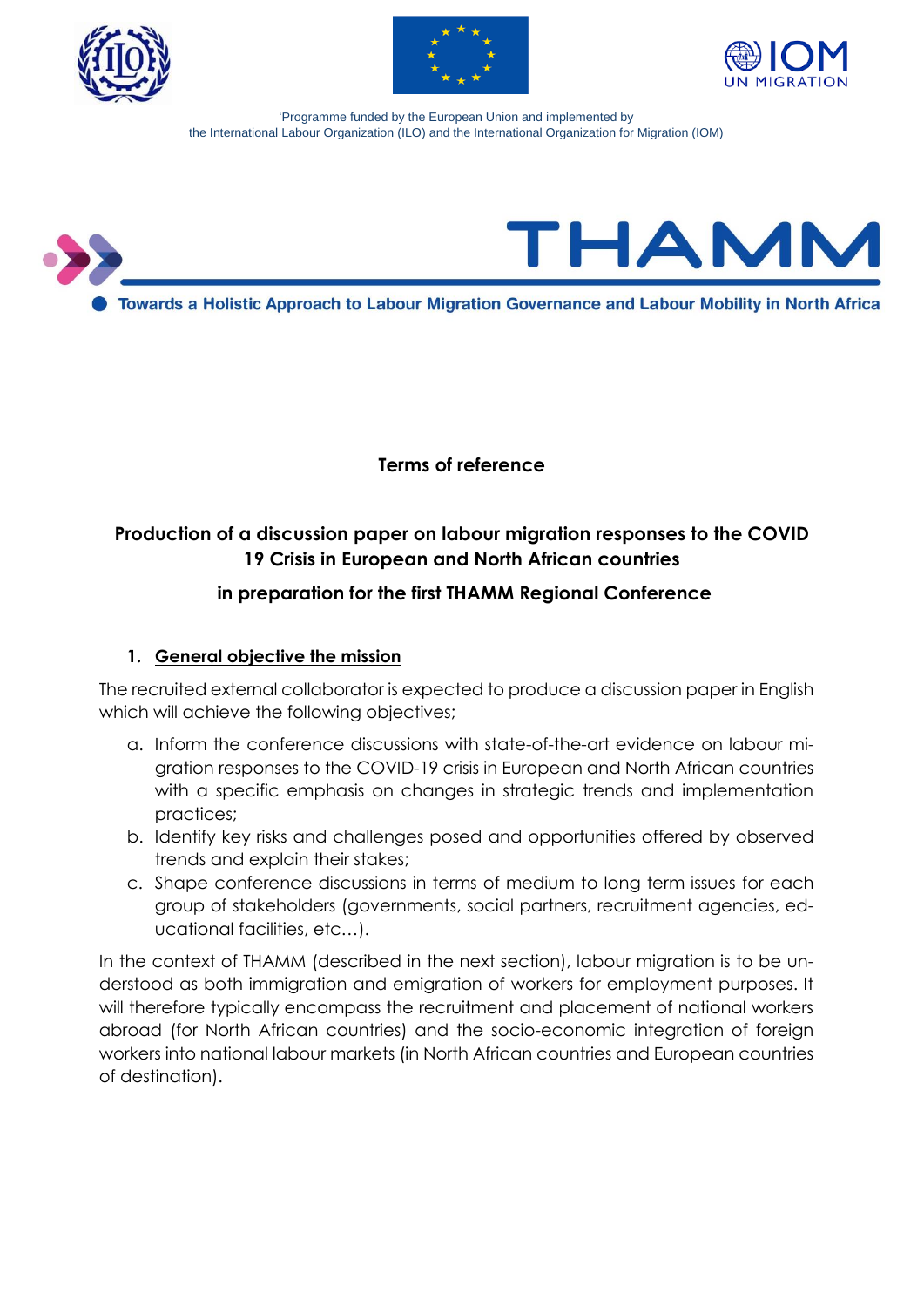# **2. Context and justification**

THAMM, which stands for "Towards a Holistic Approach to Labour Migration Governance and Labour Mobility in North Africa", is an international cooperation programme under which the International Labour Organisation (ILO) and the International Organisation for Migration (IOM) implement components related to labour migration governance, labour migration statistical data, recognition of qualifications and skills and regional cooperation. This programme is funded by the EU Emergency Trust Fund for Africa (EUTF) of the European Union (EU).

THAMM proposes to approach labour migration holistically, in terms of both technical dimensions (governance frameworks, skills recognition and qualification, statistical data and information systems) and end beneficiaries (integration of foreign workers into labour markets and assistance to national workers seeking employment abroad). As recent research from the European Commission's Knowledge Centre on Migration and Demography suggests, "the ongoing COVID-19 pandemic and the government responses to it could reshape migratory movements, shift migration routes and alter the composition of migrant populations worldwide".<sup>1</sup> **A better understanding of key trends shaping labour migration governance, in particular in a crisis of the nature, duration and depth which the COVID-19 crisis, is needed to shape and refine intervention within THAMM in North Africa**.

This proposed first regional conference offers to **share strategic and operational trends, lessons and experiences with regard to labour migration responses to the COVID-19 crisis observed in European and North African countries**. Through presentations from the latest research findings and the sharing of practitioners' experiences produced within and beyond the programme, this regional conference intends to:

- **take stock of current labour migration and mobility trends** observed within and between the two regions;
- **inform implementation of programme activities** among all partners involved in THAMM half way into the programme:
- **engage a range of labour migration and mobility stakeholders to help build consensus of practice** around establishing regular pathways including in a crisis situation;
- **prepare the post-crisis phase** building on lessons learned in 2020 and 2021.

A **second regional conference**, due to take place towards the end of the programme in July 2022, will be specifically focused on drawing lessons on mobility schemes and their implementation once more substantial knowledge is available.

The THAMM Programme builds on the experience of the implementation institutions in North Africa and beyond **to foster mutually beneficial migration and mobility for North** 

<sup>1</sup> European Commission's Knowledge Centre on Migration and Demography, *2020 Atlas of Migration*. 2020 <https://ec.europa.eu/jrc/en/news/how-coronavirus-reshaping-migration-worldwide>



l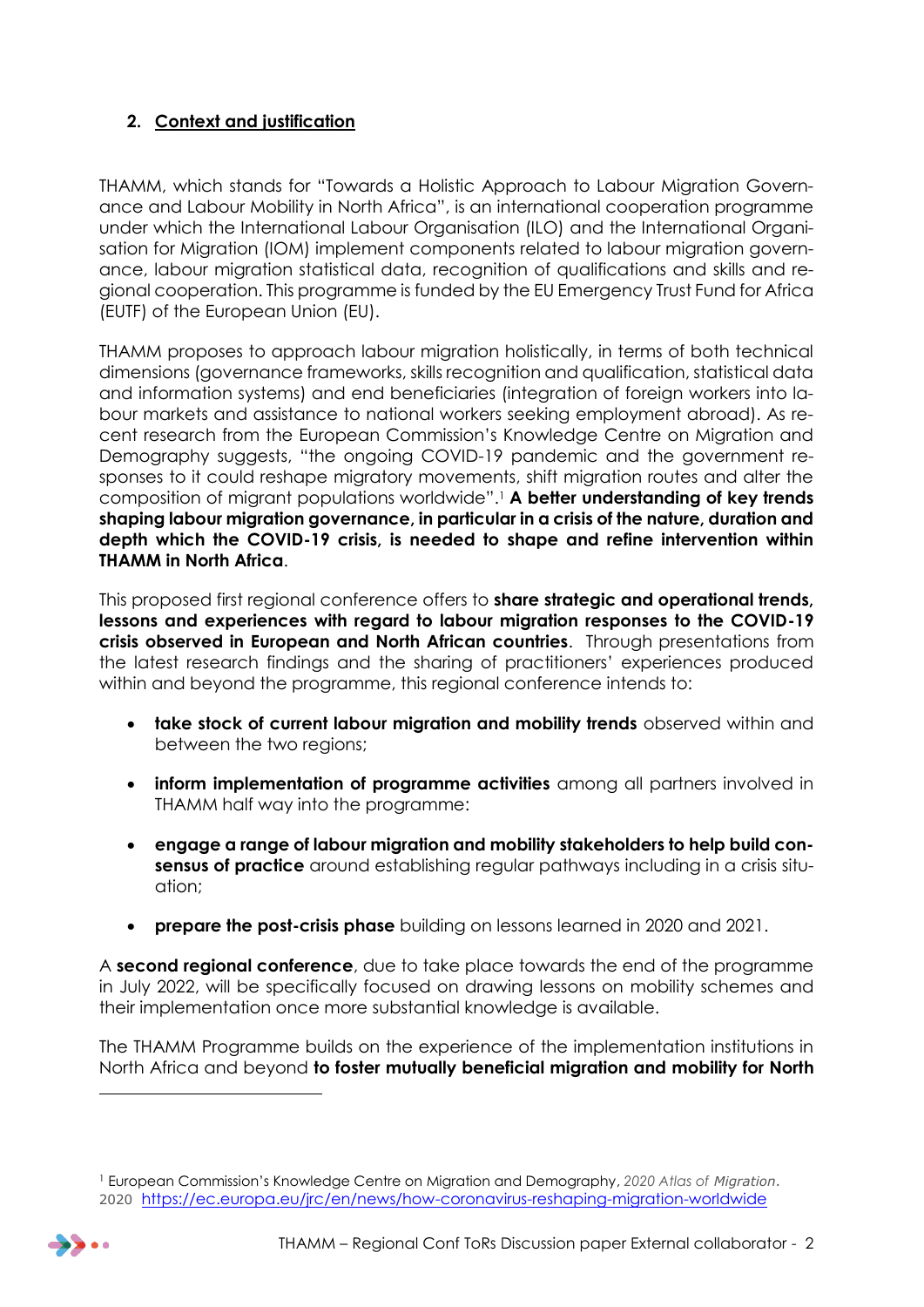**African countries**. The programme addresses **both the South-North and the South-South dimensions of labour migration and mobility through regional dialogue and cooperation**. Planned over 36 months, it covers three countries: Egypt, Morocco and Tunisia and is inclusive of and open to other North Africa countries for sub-regional activities which will be invited to this regional conference.

The Programme is **aligned to existing policy frameworks** at global (Sustainable Development Goals, Global Compact for Safe, Orderly, and Regular Migration) and regional (African Union Migration Policy Framework Plan of Action 2018-2030) levels and in line with national priorities as identified through a series of preliminary consultations and national workshops with relevant national stakeholders conducted in the preparation phase.

Furthermore, the Programme contributes to Objective (3) "Improved migration management in countries of origin, transit and destination" of the **EU Trust Fund for Africa** and in particular to the Priority Action II – Advancing mutually beneficial legal migration and mobility of the Operational framework of the North of Africa window. The action is also aligned with the **Valletta Action Plan Priority Domain 2** "Legal migration and mobility", and with the Communication on the Delivery of the European Agenda on Migration<sup>2</sup> that sets legal migration channels with third countries via pilot initiatives as a strategy for achieving concrete results.

A **concept note** provides a detailed contextual motivation for the conference. In view of the uncertainty created by a variety of COVID-related measures (described in the Conference concept note), the bulk of which remained unchanged until early 2021, and the already palpable impact on thousands of stranded and returned workers, **several questions** deserve consideration:

- What do we learn from current confirmed COVID-19 related labour migration policy decisions in both Europe and North African countries?
- What are key variables or factors likely to influence strategic approaches and operational decisions on labour migration issues in the upcoming months?
- What is available in terms of assessments on labour market needs and skills foresights in sending and destination countries? How are private sectors reacting in different countries and what lessons are they drawing from the crisis regarding labour migration and mobility?
- What will be the new skills and competencies in demand post Covid-19? What will be the role of the platform economy? How can it be regulated for the benefit of countries of origin, destination and the migrant workers themselves?
- Has COVID-19 created new opportunities regarding the protection of migrant workers, for instance in terms of regularisation of jobs occupied by migrants

l

<sup>2</sup> Communication from the Commission to the EP, the Council, the EESC and the CoR on the Delivery of the European Agenda on Migration, COM (2017) 558 final.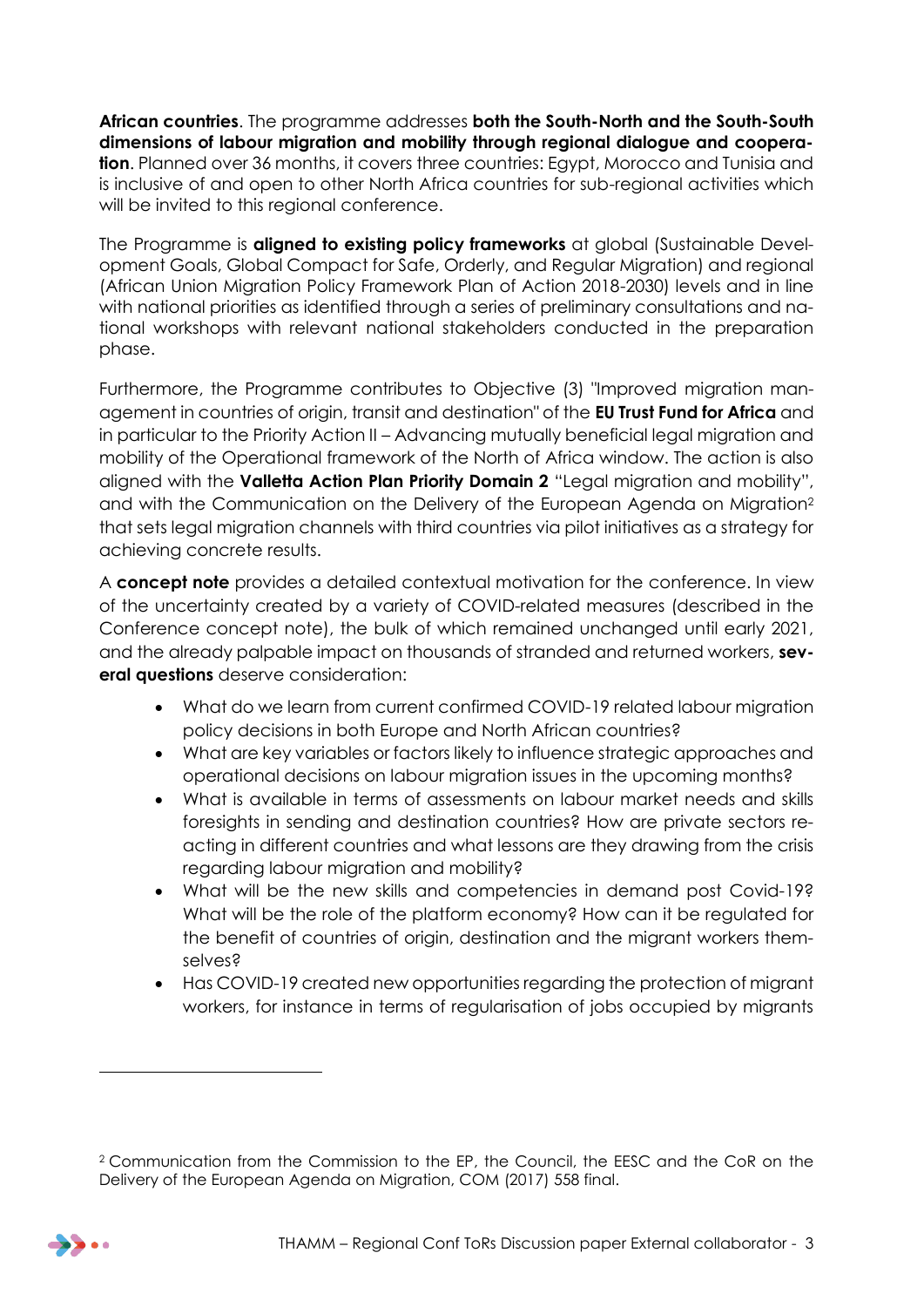(following the realization of their essential nature) or in terms of renegotiated bilateral labour migration agreements and social security agreements?<sup>3</sup>

 What role will skills based migration play in future labour mobility schemes (both North South and South South) in view of the EU Migration Pact and the concept of talent partnerships?

This regional conference aims to contribute to **mid- to high-level labour migration governance dialogue aimed at policy makers and practitioners** on both shores of the Mediterranean with a view to the following outcomes:

- 1. Stock-taking of the labour migration governance situation, strategic and operational trends looking into women and men migrant workers' new opportunities in terms of legal migration and related protection gaps and how they may be taken into consideration in THAMM's implementation and more broadly by regional stakeholders;
- 2. Identification of lessons to be drawn and spaces for further research and monitoring of identified trends in labour migration governance, taking specifically into account the 2021 EU agenda on talent and the future of work ;
- 3. Formulation of concrete and pragmatic policy recommendations to the EU Commission, to EU Member States (in particular those involved in the THAMM programme), and to North African states, aiming to strengthen legal pathways for labour and skills based migration and within these the protection of migrant workers sustainably in times of crisis.

**The mission described in these terms of reference consists of the production of a discussion paper which will help achieve these outcomes.**

# **3. Specific objectives of the mission**

The discussion paper should therefore provide the following:

- Analytical and synthetic state-of-the art of the relevant literature from available sources published by international organizations such as but not limited to JRC, ETF, UN agencies, Work Bank and IMF, EUROSTAT, EURES, EU and North African national statistical offices, universities and research outlets' peer-reviewed publications;
- Set of research questions aiming to shape discussions during the conference with specific emphasis on policy and strategic changes, specific analysis of risks and challenges, new opportunities to be taken into considerations by policy makers and other national stakeholders ((governments, social partners, recruitment agencies, educational facilities, etc…);
- Proposed preliminary analyses of two or three key issues.

<sup>&</sup>lt;sup>3</sup> In Germany for instance, new regulations for seasonal workers were put in place to facilitate their recruitment; see also communication from the EU: [https://ec.europa.eu/home-af](https://ec.europa.eu/home-affairs/sites/homeaffairs/files/docs/pages/00_eu_inform3_labour_migration_2020_en.pdf)[fairs/sites/homeaffairs/files/docs/pages/00\\_eu\\_inform3\\_labour\\_migration\\_2020\\_en.pdf](https://ec.europa.eu/home-affairs/sites/homeaffairs/files/docs/pages/00_eu_inform3_labour_migration_2020_en.pdf)



l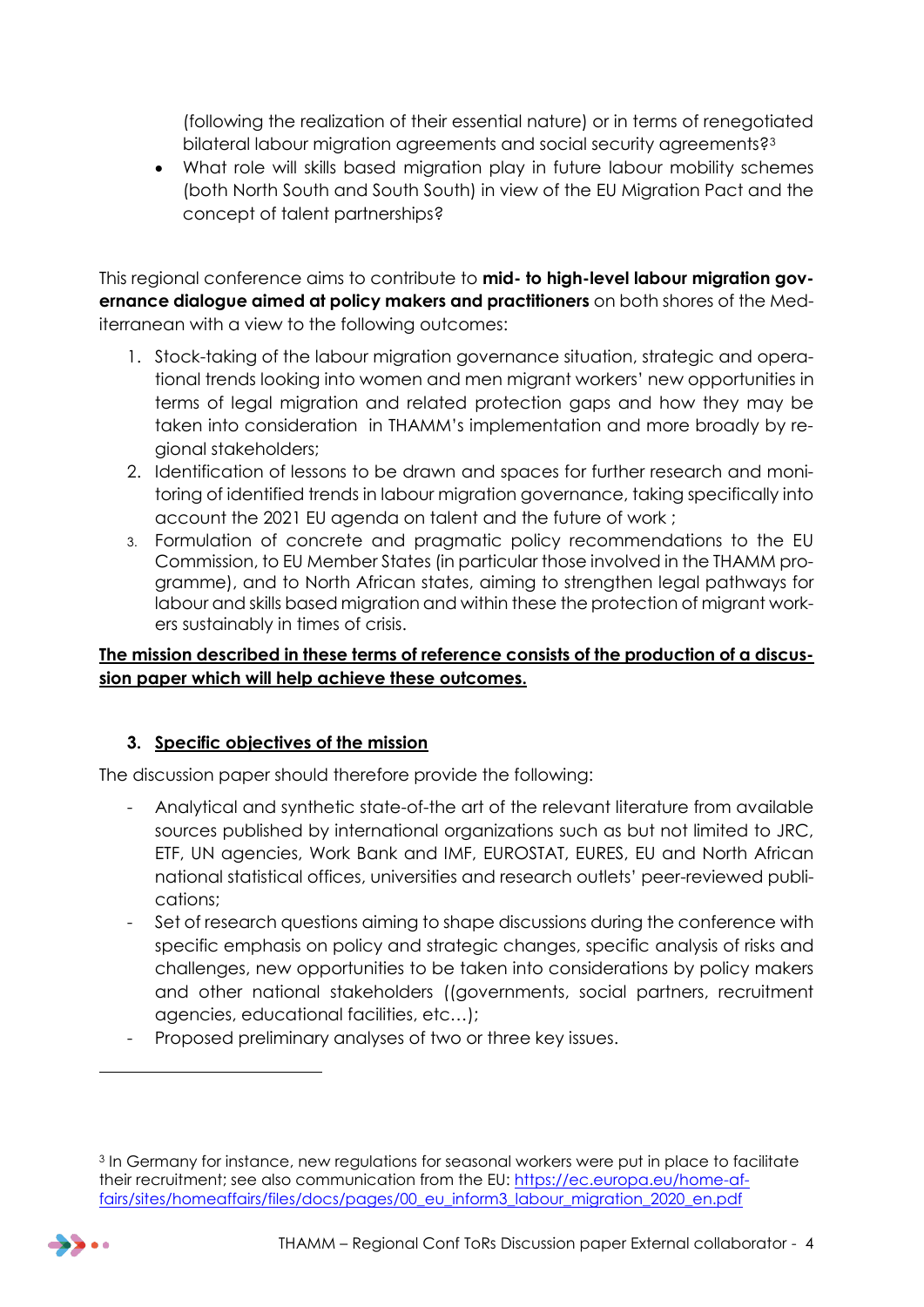### **4. Expected deliverables**

- a. Methodological note containing a problem statement, description of the proposed methodology, preliminary literature review, work plan and timeframe;
- b. Research paper outline;
- c. Research paper as described in the previous section containing but not limited to an introduction contextualising the paper and presenting its purpose and outline, the state-of-the-art literature review presented in a synthetic and analytical format, a set of discussion questions, two or three preliminary discussion of key issues, list of references;
- d. Powerpoint presentation of the research paper to be presented during the conference.

# **5. Methodology**

To produce this discussion paper, the external collaborator will be expected to follow the following methodology and approach:

- **a.** Draft a methodological note within three days of acceptance of the contract containing a refined problem statement, research questions, preliminary state of the literature, work plan in the form of a Gantt chart;
- **b.** Meet with the ILO/IOM technical team and incorporate inputs into the methodological note;
- **c.** Produce a detailed outlined of the proposed research paper, submit it to the ILO/IOM technical team and incorporate its inputs.
- **d.** Draft the discussion paper as per Section 4.c above.
- **e.** Incorporate inputs from the ILO/IOM technical team into the final version of the discussion paper.
- **f.** Develop a powerpoint presentation of the discussion paper, submit it to the ILO and incorporate its inputs.
- **g.** Present the paper at the conference.

### **6. Expected qualifications, skills and experience of the external collaborator**

The external collaborator is expected to meet the following requirements:

- A post-graduate degree in social sciences and published research record;
- Specific expertise in labour migration policy and labour market dynamics and related issues and a track-record of reporting for international organizations;
- Good knowledge of Euro-Mediterranean migration policy dynamics and socioeconomic contexts:
- Ability to work in international context and multicultural teams
- Command of French and English; Arabic an advantage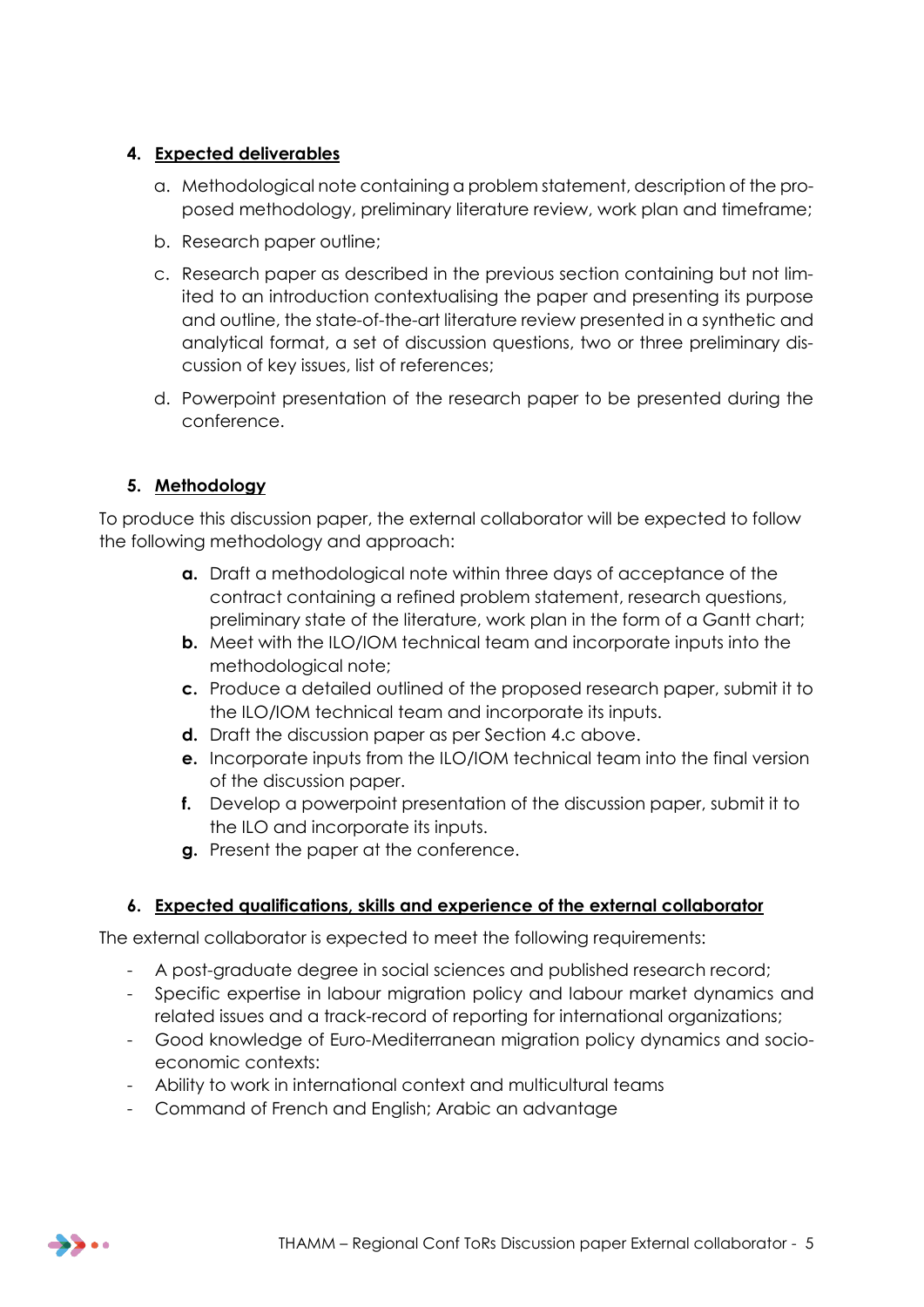# **7. Timeframe of the mission**

# **The overall duration of this mission is estimated to 20 working days between 1st April 2021 and 15 June 2021 according to the following schedule.**

#### **Schedule of tasks and deliverables**

|              | <b>Tasks and deliverables</b>                                                 | <b>Duration</b> | <b>Deadline</b> |
|--------------|-------------------------------------------------------------------------------|-----------------|-----------------|
|              |                                                                               | <b>Days</b>     |                 |
| A            | Methodlogical note                                                            | $\overline{2}$  | 3rd April 2021  |
| B            | Literature review and data collection                                         | 5               | 15 April 2021   |
| $\mathsf{C}$ | Drafting of paper outline                                                     | $\mathbf{2}$    | 20 April 2021   |
| D            | Incorporating inputs into paper outline                                       |                 | 25 April 2021   |
| E            | Drafting of discussion paper and submission<br>for comments                   | 10              | 25 May 2021     |
| F            | Incorporating inputs into discussion paper and<br>submission of final version | $\overline{2}$  | 5 June          |
| G            | Developing powerpoint presentation                                            |                 | 10 June 2021    |
| н            | Incorporating inputs into ppt presentation                                    |                 | 15 June 2021    |
|              | Presentation of paper at conference                                           |                 | 7 July 2021     |
|              | <b>TOTAL</b>                                                                  | 25 days         |                 |

### **8. Remuneration package**

Remuneration is commensurate with ILO and UN rates for external collaborators.

#### **a. Payment method and schedule**

- 30% of the total amount will be transferred upon approval of Deliverable A (Methodological note) by the ILO;
- The outstanding 70% will be transferred upon approval of all other deliverables by the ILO.